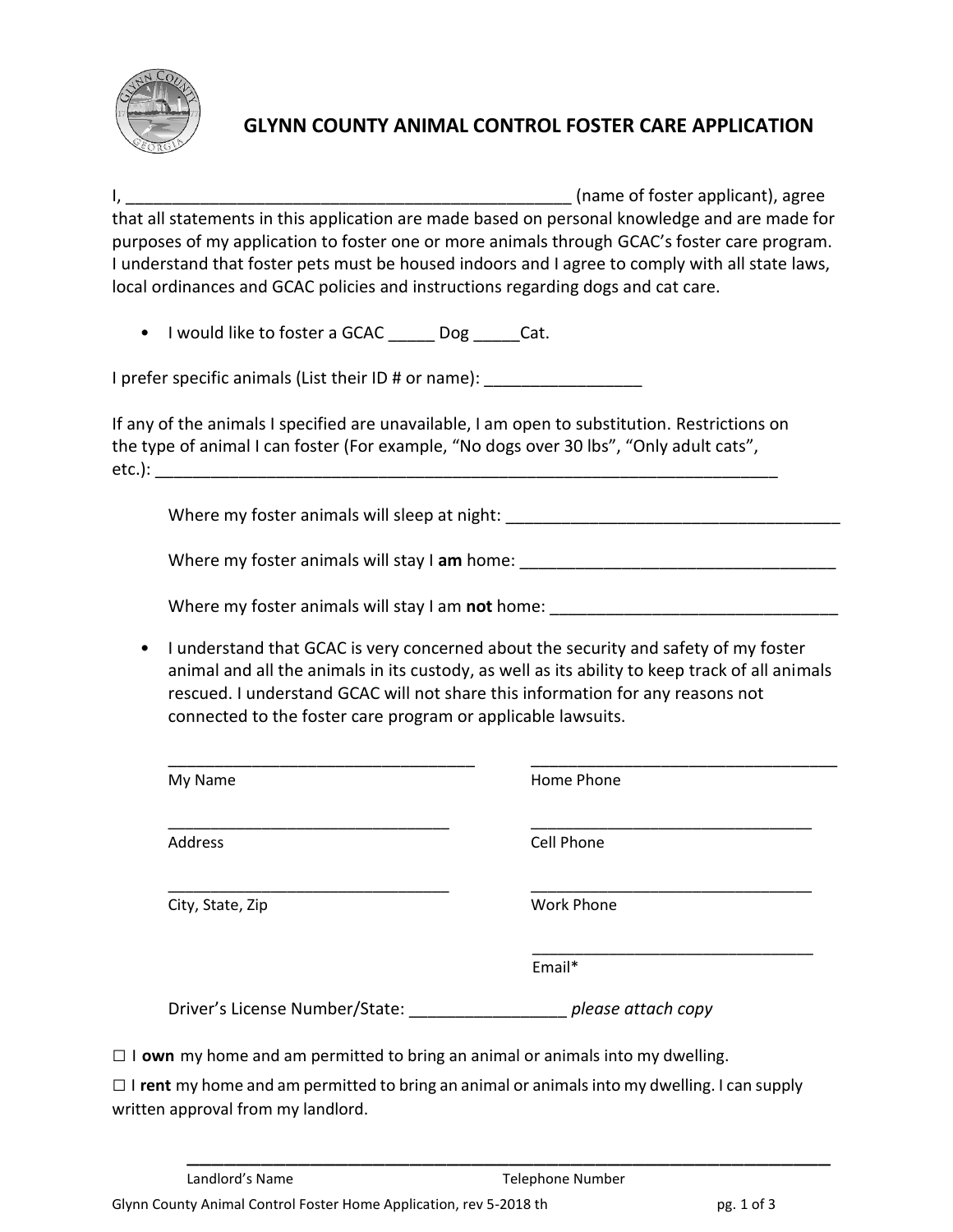Length of time at this residence: \_\_\_\_\_\_\_\_\_\_\_\_\_\_\_\_\_\_\_\_\_\_\_\_\_\_\_\_\_\_\_\_\_\_

| I have a fenced-in yard (for dogs). Height of fence | What is it made of?  |
|-----------------------------------------------------|----------------------|
| The fence has a gate.                               | The gate has a lock. |

• I have \_\_\_\_\_ companion animals at my home currently.

## **Details for Your Personal Pet(s)**

| Name                   | Age |                                                                                               | Species (dog, cat, etc) Breed (for dogs only)                                                                        | Gender |
|------------------------|-----|-----------------------------------------------------------------------------------------------|----------------------------------------------------------------------------------------------------------------------|--------|
| $\Box$ Spayed/Neutered |     |                                                                                               |                                                                                                                      |        |
|                        |     | $\Box$ I am currently breeding this animal. $\Box$ I have bred this animal in the past.       |                                                                                                                      |        |
|                        |     | I had elective surgery performed on this animal $\square$ Cat declawed $\square$ Dog debarked |                                                                                                                      |        |
|                        |     |                                                                                               |                                                                                                                      |        |
|                        |     |                                                                                               |                                                                                                                      |        |
|                        |     |                                                                                               |                                                                                                                      |        |
|                        |     |                                                                                               |                                                                                                                      |        |
|                        |     |                                                                                               |                                                                                                                      |        |
|                        |     |                                                                                               |                                                                                                                      |        |
|                        |     | Vaccinations administered: _________________________________When: ______________              |                                                                                                                      |        |
|                        |     |                                                                                               |                                                                                                                      |        |
|                        |     |                                                                                               |                                                                                                                      |        |
|                        |     |                                                                                               |                                                                                                                      |        |
|                        |     |                                                                                               | <u> Alexandria de la contrada de la contrada de la contrada de la contrada de la contrada de la contrada de la c</u> |        |
|                        |     |                                                                                               |                                                                                                                      |        |
|                        |     |                                                                                               |                                                                                                                      |        |
|                        |     | Other information I would like you to know about this pet/foster:                             |                                                                                                                      |        |

## **My Veterinarian**

Name

Phone Number

\_\_\_\_\_\_\_\_\_\_\_\_\_\_\_\_\_\_\_\_\_\_\_\_\_\_\_\_\_\_\_\_\_

\_\_\_\_\_\_\_\_\_\_\_\_\_\_\_\_\_\_\_\_\_\_\_\_\_\_\_\_\_\_\_\_\_